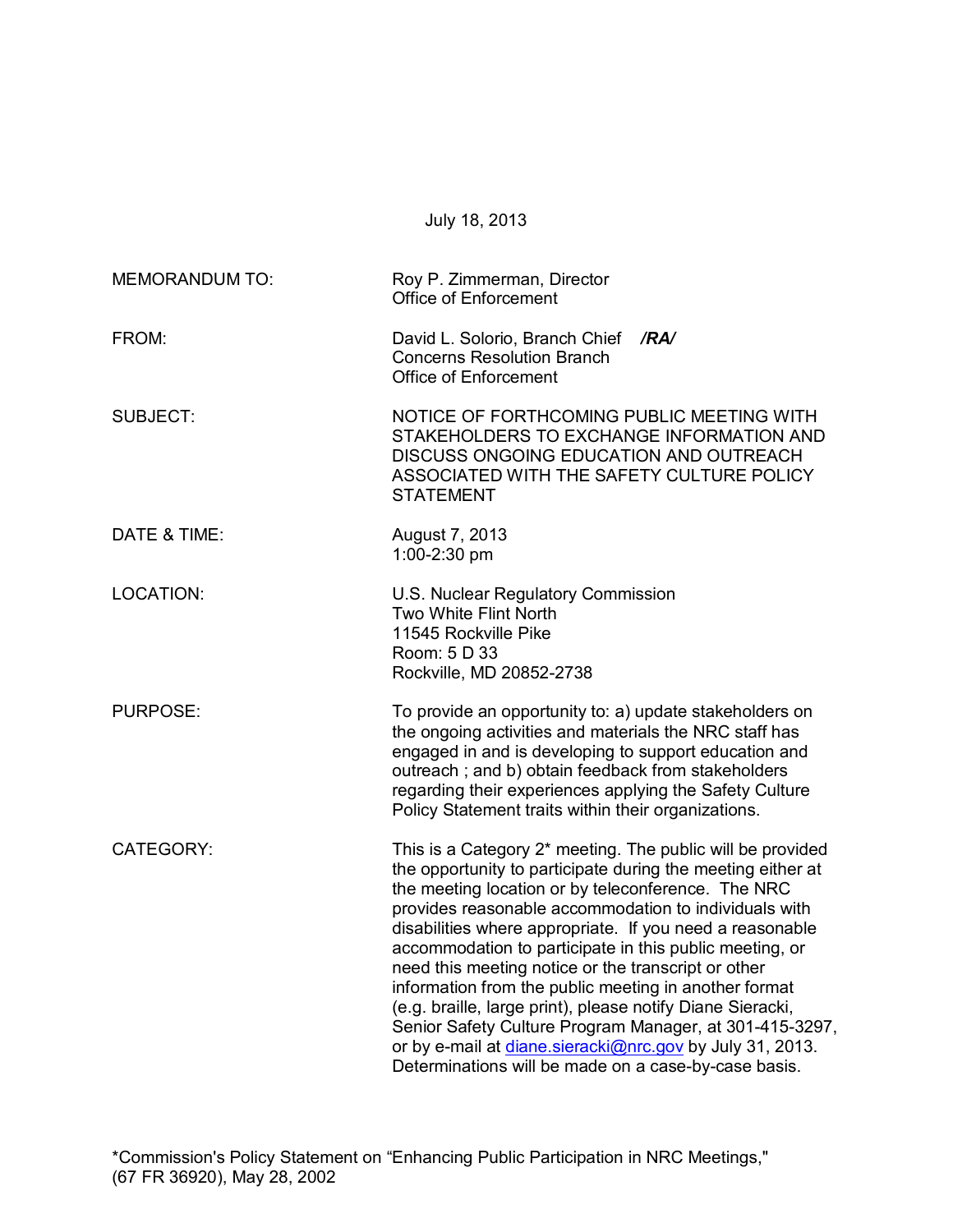| TELECONFERENCE:      | Interested members of the public unable to travel to the<br>meeting may participate remotely by telephone via a toll-<br>free teleconference. For details, please call one of the<br>NRC meeting contacts. Those interested in participating in<br>this meeting by teleconferencing should call or e-mail one<br>of the contacts as soon as possible, but no later than<br>July 31, 2013. |
|----------------------|-------------------------------------------------------------------------------------------------------------------------------------------------------------------------------------------------------------------------------------------------------------------------------------------------------------------------------------------------------------------------------------------|
| <b>PARTICIPANTS:</b> | Participants from the NRC will include staff from the Office                                                                                                                                                                                                                                                                                                                              |

of Enforcement (OE) and other NRC program offices, e.g., the Office of Federal and State Materials and Environmental Management Programs (FSME), the Office of Nuclear Material Safety and Safeguards (NMSS), the Office of Nuclear Reactor Regulation (NRR), and the Office of New Reactors (NRO). NRC anticipates that various external stakeholders, who participated in previous NRC meetings held to develop the SCPS, will attend. These include licensees from reactors, materials-industrial, materials-medical, material-fuel cycle, new reactor construction, vendors and suppliers industries, as well as a representative from the Agreement States and interested members of the public. ADDITIONAL INFORMATION: Additional meeting materials, including change of specific room location of the meeting, background information, agenda and presentation materials, will also be posted at least two days prior to the meeting at: http://www.nrc.gov/about-

nrc/regulatory/enforcement/safetyculture.html. Meeting participants are encouraged to check this page periodically before the meeting to access all the meeting materials.

MEETING CONTACTS: Diane Sieracki, 301-415-3297, [Diane.Sieracki@nrc.gov;](mailto:Diane.Sieracki@nrc.gov) Catherine M. Thompson, 301-415-3409, [Catherine.Thompson@nrc.gov](mailto:Catherine.Thompson@nrc.gov)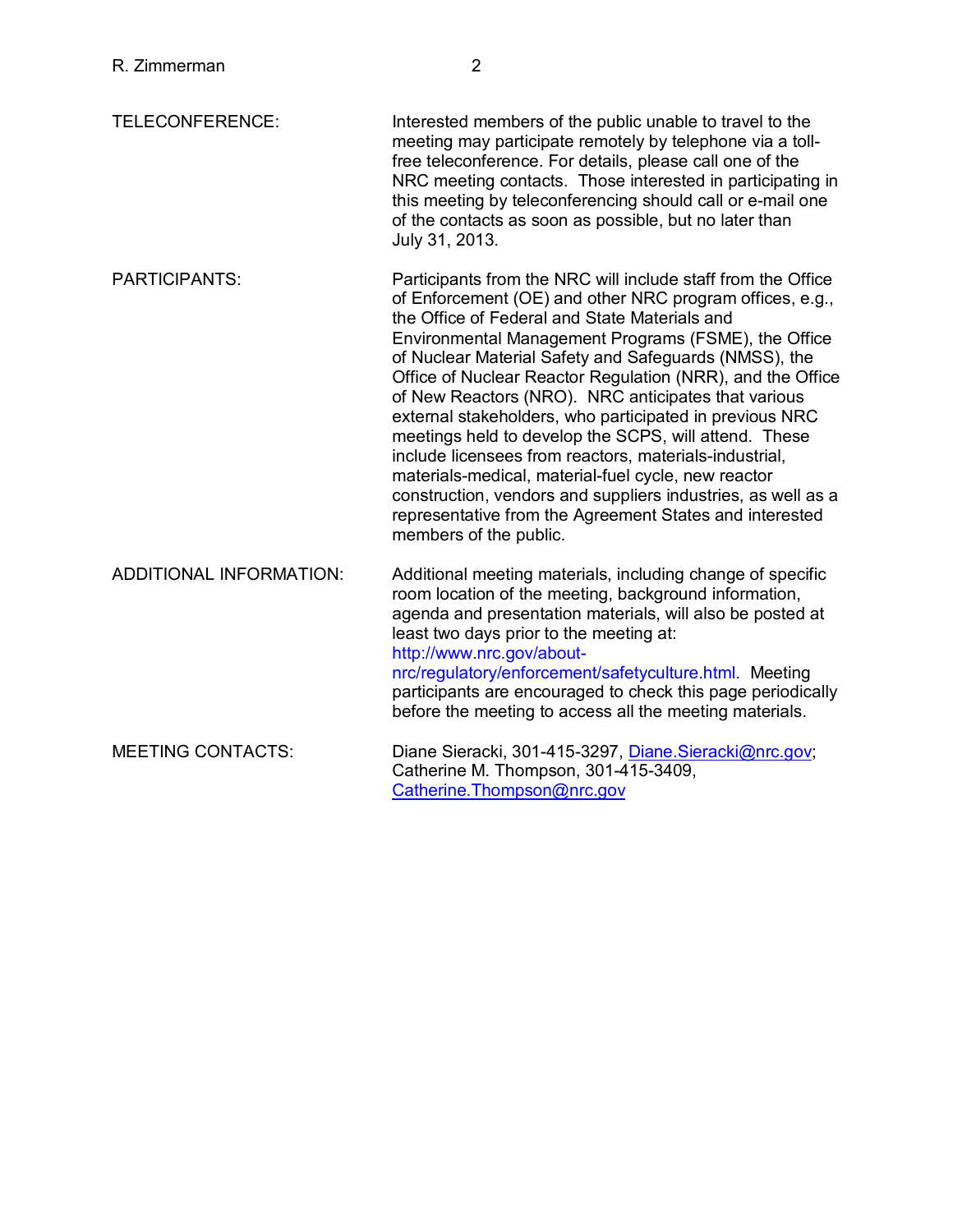| TELECONFERENCE:                |                      | Interested members of the public unable to travel to the<br>meeting may participate remotely by telephone via a toll-<br>free teleconference. For details, please call one of the<br>NRC meeting contacts. Those interested in participating in<br>this meeting by teleconferencing should call or e-mail one<br>of the contacts as soon as possible, but no later than<br>July 31, 2013. |                                                                                                                                                                                                                                                                                                                                                                                                                                                                                                                                                                                                                                                                                                                                                                                 |  |
|--------------------------------|----------------------|-------------------------------------------------------------------------------------------------------------------------------------------------------------------------------------------------------------------------------------------------------------------------------------------------------------------------------------------------------------------------------------------|---------------------------------------------------------------------------------------------------------------------------------------------------------------------------------------------------------------------------------------------------------------------------------------------------------------------------------------------------------------------------------------------------------------------------------------------------------------------------------------------------------------------------------------------------------------------------------------------------------------------------------------------------------------------------------------------------------------------------------------------------------------------------------|--|
| PARTICIPANTS:                  |                      | members of the public.                                                                                                                                                                                                                                                                                                                                                                    | Participants from the NRC will include staff from the Office<br>of Enforcement (OE) and other NRC program offices, e.g.,<br>the Office of Federal and State Materials and<br>Environmental Management Programs (FSME), the Office<br>of Nuclear Material Safety and Safeguards (NMSS), the<br>Office of Nuclear Reactor Regulation (NRR), and the Office<br>of New Reactors (NRO). NRC anticipates that various<br>external stakeholders, who participated in previous NRC<br>meetings held to develop the SCPS, will attend. These<br>include licensees from reactors, materials-industrial,<br>materials-medical, material-fuel cycle, new reactor<br>construction, vendors and suppliers industries, as well as a<br>representative from the Agreement States and interested |  |
| <b>ADDITIONAL INFORMATION:</b> |                      | http://www.nrc.gov/about-                                                                                                                                                                                                                                                                                                                                                                 | Additional meeting materials, including change of specific<br>room location of the meeting, background information,<br>agenda and presentation materials, will also be posted at<br>least two days prior to the meeting at:<br>nrc/regulatory/enforcement/safetyculture.html. Meeting<br>participants are encouraged to check this page periodically<br>before the meeting to access all the meeting materials.                                                                                                                                                                                                                                                                                                                                                                 |  |
| <b>MEETING CONTACTS:</b>       |                      | Catherine. Thompson@nrc.gov                                                                                                                                                                                                                                                                                                                                                               | Diane Sieracki, 301-415-3297, Diane.Sieracki@nrc.gov;<br>Catherine M. Thompson, 301-415-3409,                                                                                                                                                                                                                                                                                                                                                                                                                                                                                                                                                                                                                                                                                   |  |
| DISTRIBUTION:                  |                      |                                                                                                                                                                                                                                                                                                                                                                                           |                                                                                                                                                                                                                                                                                                                                                                                                                                                                                                                                                                                                                                                                                                                                                                                 |  |
| <b>PUBLIC</b><br>ACampbell, OE | DSolorio, OE         | MSchwartz, OE                                                                                                                                                                                                                                                                                                                                                                             | RZimmerman, OE<br>DSieracki, OE                                                                                                                                                                                                                                                                                                                                                                                                                                                                                                                                                                                                                                                                                                                                                 |  |
| CThompson, OE                  | SMorrow, OE          |                                                                                                                                                                                                                                                                                                                                                                                           | <b>CMiller, FSME</b>                                                                                                                                                                                                                                                                                                                                                                                                                                                                                                                                                                                                                                                                                                                                                            |  |
| JPiccone, NMSS                 | <b>JGiitter, NRR</b> |                                                                                                                                                                                                                                                                                                                                                                                           | KO'Sullivan, FSME                                                                                                                                                                                                                                                                                                                                                                                                                                                                                                                                                                                                                                                                                                                                                               |  |
| PHabighorst, NMSS              |                      | <b>UShoop, NRR</b>                                                                                                                                                                                                                                                                                                                                                                        | CFlannery, FSME                                                                                                                                                                                                                                                                                                                                                                                                                                                                                                                                                                                                                                                                                                                                                                 |  |
| MDiaz, NMSS                    | MKeefe, NRR          |                                                                                                                                                                                                                                                                                                                                                                                           | JCai, FSME                                                                                                                                                                                                                                                                                                                                                                                                                                                                                                                                                                                                                                                                                                                                                                      |  |
| CMorell, NMSS                  |                      | MThaggard, NSIR                                                                                                                                                                                                                                                                                                                                                                           | MHayes, NRO                                                                                                                                                                                                                                                                                                                                                                                                                                                                                                                                                                                                                                                                                                                                                                     |  |

SPeters, RES AStang, NSIR LDudes, NRO TWFN Receptionist

VBarnes, RES LWirt, RII LWIRT, RII MLemoncelli, OGC<br>
OWEN Receptionist TWFN Receptionist 3WFN Receptionist

## Publicly Available

PMNS

### **ADAMS Accession Number: ML13199A466 NRC-001**

| <b>OFFICE</b> | OE:CRB PM                               | OE CRB BC       |
|---------------|-----------------------------------------|-----------------|
| <b>NAME</b>   | DSieracki: nxh2 /RA/ by MSchwartz /for/ | <b>DSolorio</b> |
| <b>DATE</b>   | 07/18/2013                              | 07/18/2103      |

## **OFFICIAL RECORD COPY**